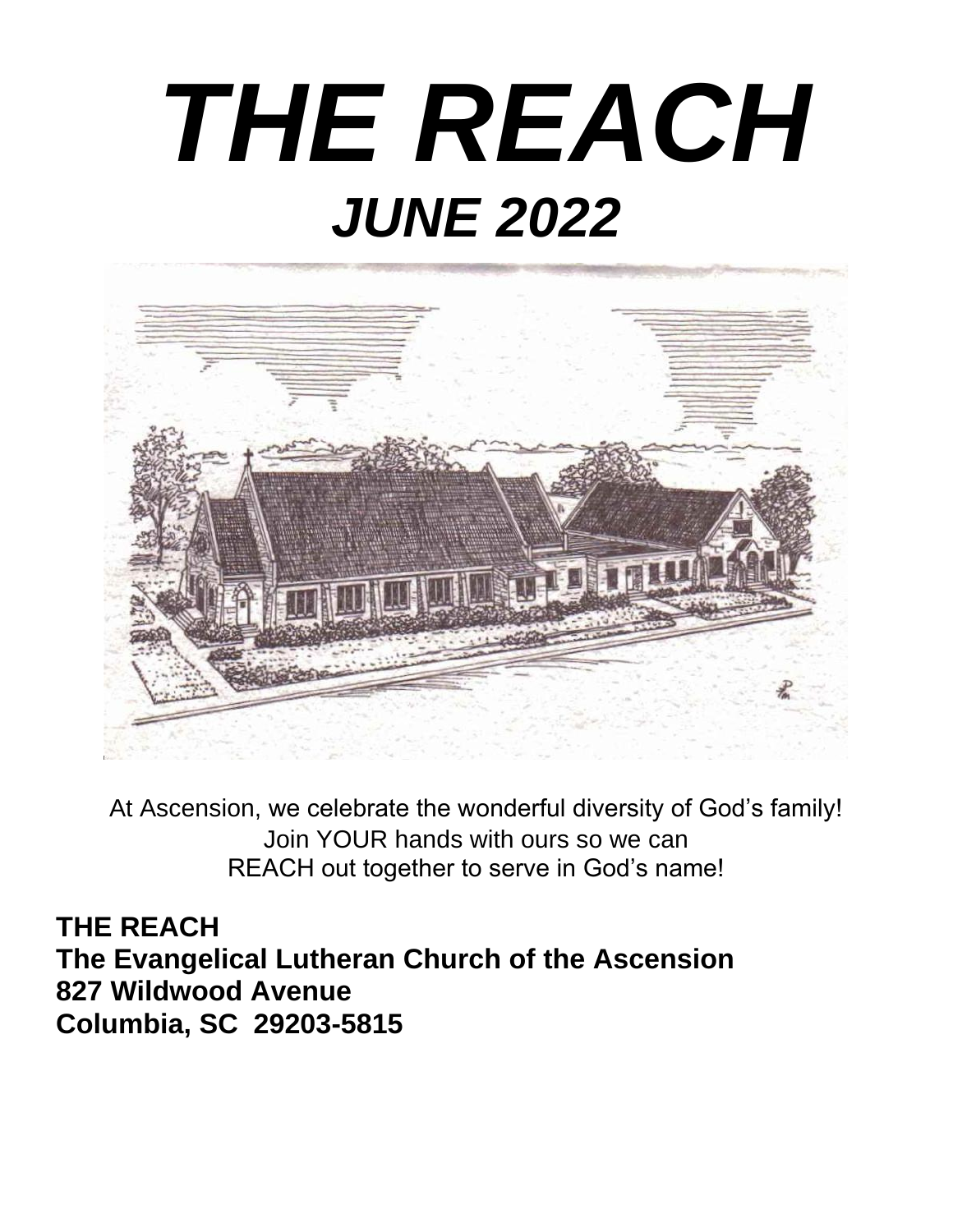

### **ALL ARE WELCOME! SUNDAYS 11:00 A.M. HOLY COMMUNION SERVICE The Reverend Jackie Utley, Pastor**



**Office Phone #:** 803-786-6429 **Office Hours: By Appointment Mailing Address:** 827 Wildwood Ave., Columbia, SC 29203 **Office Email:** [ascension.office827@gmail.com](mailto:ascension.office827@gmail.com) **Pastor's Email:** [ascension.elca@gmail.com](mailto:ascension.elca@gmail.com) **Website:** www.ascensionlutherancolasc.com **Facebook:** [www.facebook.com/Ascension.ColumbiaSC](http://www.facebook.com/Ascenion.ColumbiaSC)

### **Staff:**

Jackie Utley, Pastor – [ascension.elca@gmail.com](mailto:ascension.elca@gmail.com) Laura Browder, Office Administrator – [ascension.office827@gmail.com](mailto:ascension.office827@gmail.com) Greg Stone, Parish Musician – [gstone@sc.rr.com](mailto:gstone@sc.rr.com)

### **Church Council:**

Ken Dobbins, Chairperson – kdobb007@gmail.com Pastor Jackie Utley, Vice Chairperson - [ascension.elca@gmail.com](mailto:ascension.elca@gmail.com) Laura Browder, Secretary - [ascension.office827@gmail.com](mailto:ascension.office827@gmail.com) Mike Lever - [MLever@l-jinc.com](mailto:MLever@l-jinc.com)

### **Pastoral Support & Advisory Board:**

Billy Browder - bbjb1974@yahoo.com Catherine Garren - cgarren210@bellsouth.net Ken Dobbins - [kdobb007@gmail.com](mailto:kdobb007@gmail.com)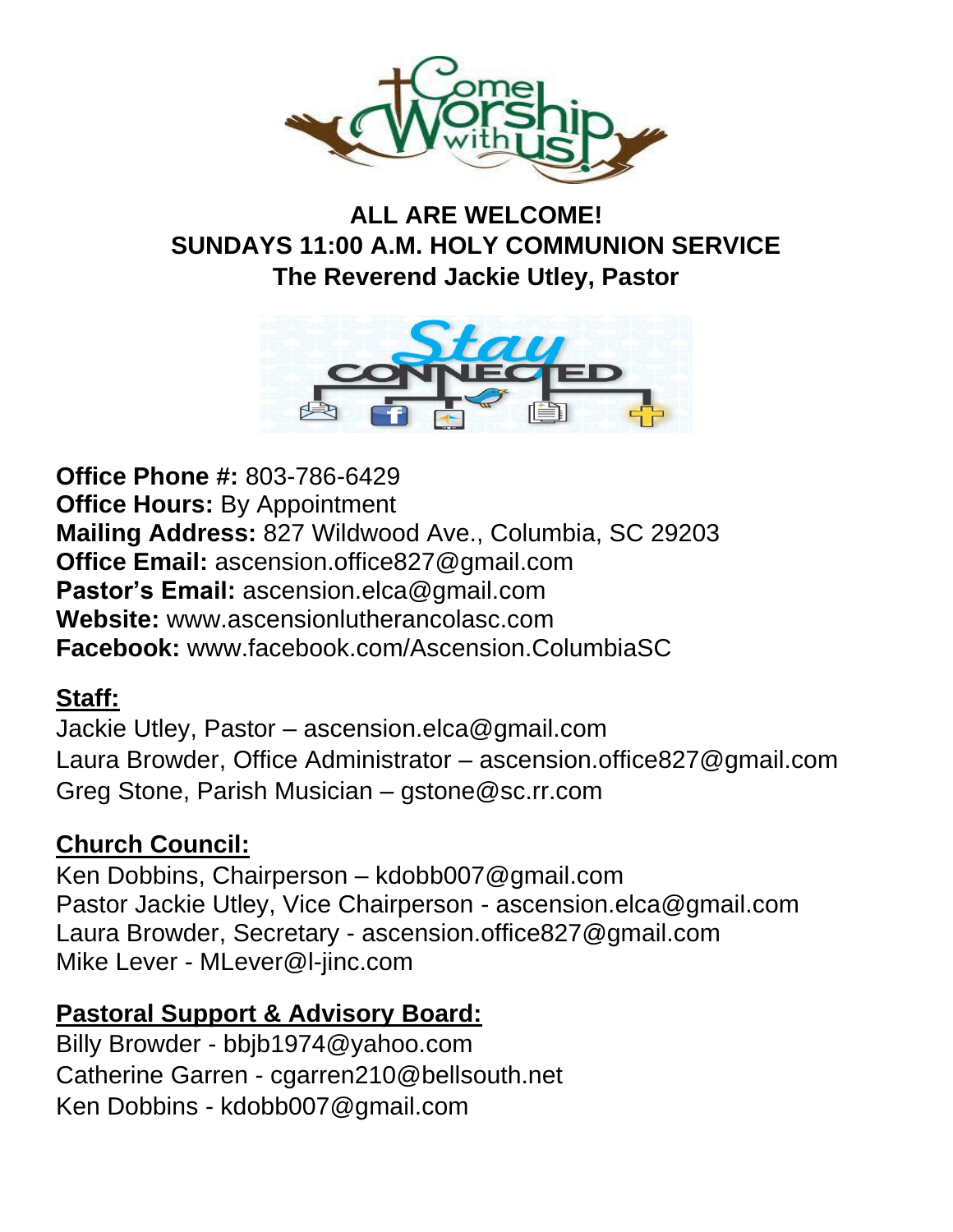

Words spoken in Genesis 1:3 are the very first words of God, "Let there be light" and there was light. After hearing of the recent mass shooting of the 10 killed and 3 injured in Buffalo, NY (because of racial hatred), the shooting in a California church, and a Flea Market in Houston, TX (all gun violence atrocities), I cannot help but wonder where is the light? If ever there was a time that we need to see the light of God's love shine in this world of darkness, the time is now. Where has the light gone?

Having this question in mind, I think of our congregation's involvement with the work of the MORE Justice ministry as a means of shining the light of God's love here in our small corner of the world, as we are in a struggle to get our city officials on board with the plan to combat gun violence. Given the varying degrees of diversity among the 25 congregations that make up MORE Justice, with all that we are striving for together in these times of darkness, it is because of God's love for us and our love for one another; for all humanity, that we are enabled to be a beacon of light in this world of darkness. This is why doing the work of justice is so very important.

It is so very disheartening and painful to see the rising of hate crimes in our country. I confess that in addition to my faith, if it were not for actually being a part of something bigger than me, like our justice ministry, I would almost give up hope. Thus, I take consolation in the words of the late Desmund Tutu from an African Prayer Book, penned as the text of a hymn (ELW 721); "Goodness Is Stronger Than Evil, love is stronger than hate, light is stronger than darkness, life is stronger than death; vic-t'ry is ours, vic-t'ry is ours, through God who loves us."

Here I find it fitting to share the prayer of St. Francis of Assisi:

*Lord, make me an instrument of your peace, Where there is hatred, let me sow love; Where there is injury, pardon; Where there is doubt, [faith;](https://www.crosswalk.com/faith/) Where there is despair, hope; Where there is darkness, light; Where there is sadness, joy; O Divine Master, Grant that I may not so much seek To be consoled as to console; To be understood as to understand; To be loved as to love. For it is in giving that we receive; It is in pardoning that we are pardoned; And it is in dying that we are born to eternal life. Amen!*

Blessings & Peace, Pastor Jackie

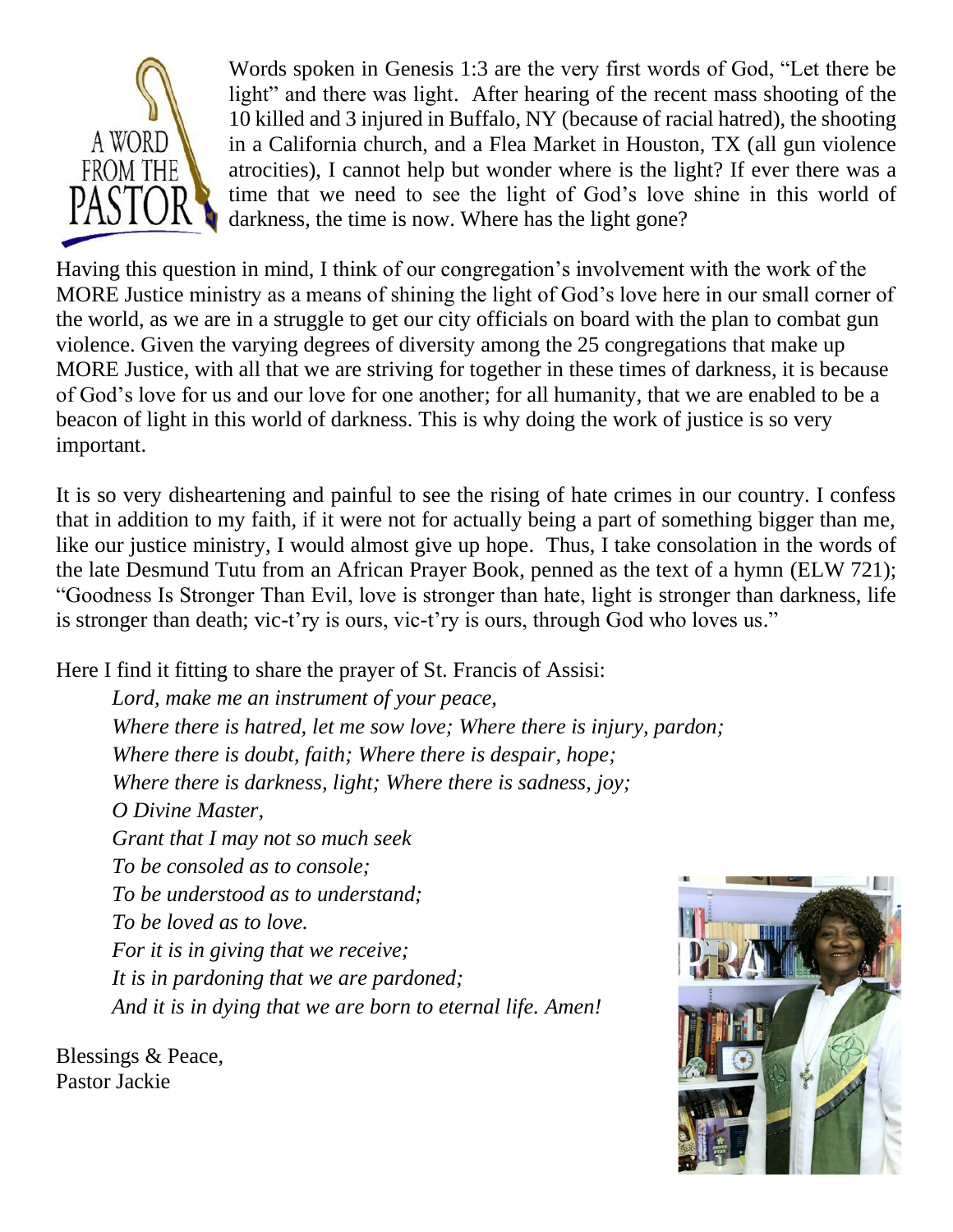

## *Herman Clinard Rawls* **July 4, 1940 – May 3, 2022**

Herman Clinard Rawls, Jr., 81, of Columbia, died on Tuesday, May 3, 2022. Born in Columbia, SC, on July 4, 1940, he was a son of the late Herman Clinard Rawls, Sr. and Reba Boulware Rawls. Mr. Rawls was a graduate of Carlisle Military School and following his graduation he enlisted in the Naval Reserves in May of 1958. After his service in the Navy he met the love of his life, Betty while with friends. In 1964, they were engaged and later married March 19, 1965 at

Bethel Lutheran Church in White Rock, SC. Family meant everything to him and he was so proud of his children and grandchildren. Mr. Rawls retired from the State of South Carolina where he spent many years in plumbing.

Affectionately called Clinard by his church family members and friends, he is remembered fondly for his carpentry and wood crafting skills. In addition to his handiwork around the church, he was known for blessing several members with a special hand-carved gift on different occasions. Clinard remained a faithful and active member at Ascension Lutheran Church until his demise. He will be deeply missed and fondly remembered by all.

A Memorial Service took place at Ascension Lutheran Church on Monday, May 9, 2022, followed by burial at Greenlawn Cemetery. Survivors include his children, Edmond B. Rawls (Mary), Kenneth R. Rawls (Marty), and Audrey R. Sawyer (Dwight); grandchildren, Marrett Rawls, Alexander Rawls (Wesley), Lauren McClure (Jamie), Preston Sawyer and Dylan Sawyer; and a brother, Hayne D. Rawls, Sr. (Alice). In addition to his parents, he was preceded in death by his wife, Elizabeth "Betty" Irene Rawls; and sister, Audrey Phillips.

Memorials may be made to: Ascension Lutheran Church, 827 Wildwood Avenue, Columbia, SC 29203

Richland County Sheriff's Office – Project H.O.P.E. 5623 Two Notch Road, Columbia, Sc 29223

The Shriners Hospital, 206 Jamil Rd, Columbia, SC 29210

Sympathy cards may be sent to: The Rawls Family, 5120 Holmes Ave, Columbia, SC 29203

*"Rest eternal grant him, O Lord; and let light perpetual shine upon him."*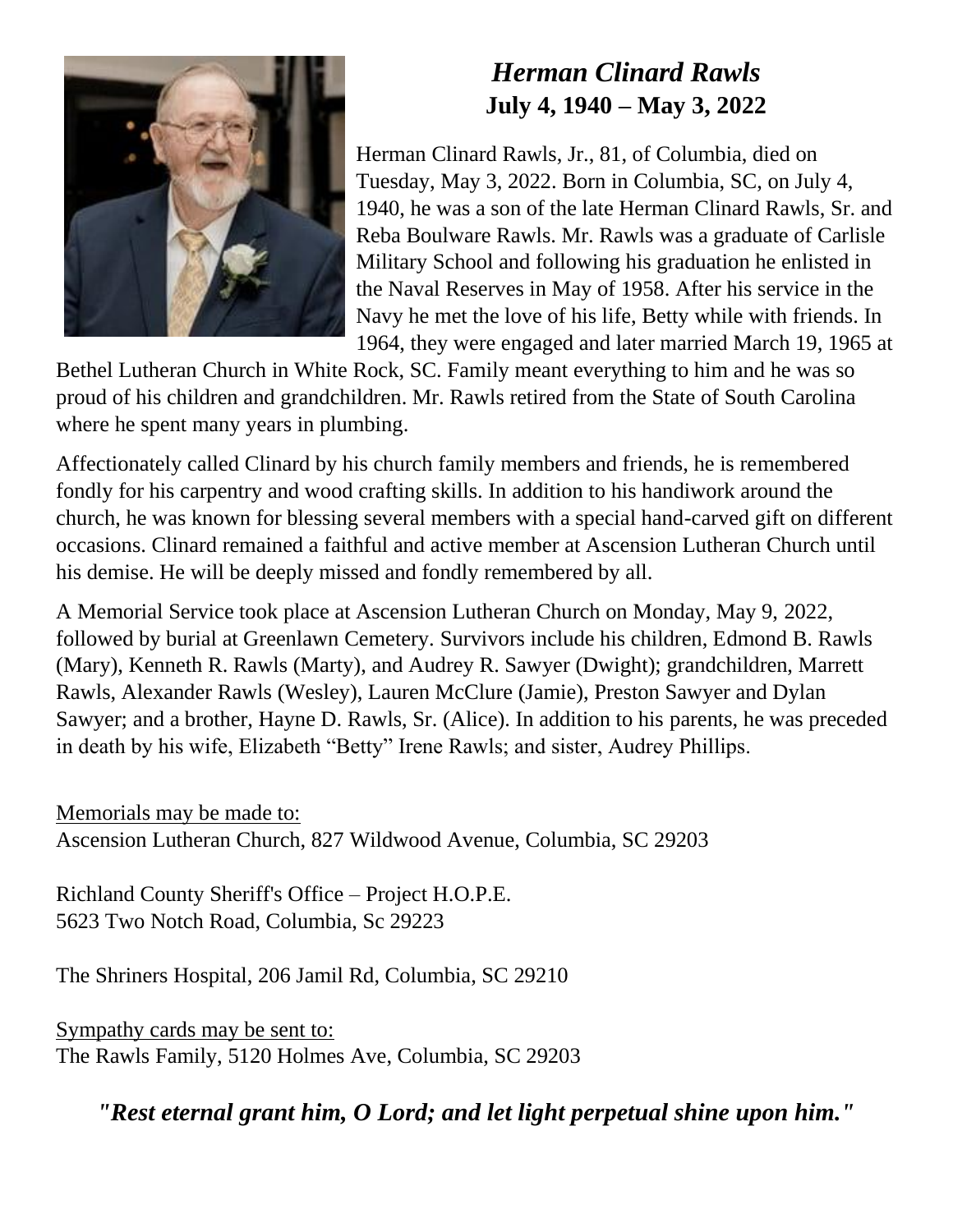## *Monthly Scripture Readings*

## *June 5th – Day of Pentecost*

*On Pentecost, we celebrate that we have been given an Advocate to accompany us. Poured out in wind and fire, water, wine, and bread, the Holy Spirit abides in and among us. We give thanks that God speaks to each of us, no matter our origins, language, or life path. Filled with the Spirit of truth, we go out from worship to proclaim the saving power of Christ's love and the freedom of God's grace with all the world.* **[Acts 2:1-21](https://members.sundaysandseasons.com/?date=2022-6&eventDateId=0) | [Psalm 104:24-34, 35b](https://members.sundaysandseasons.com/?date=2022-6&eventDateId=0) | [Romans 8:14-17](https://members.sundaysandseasons.com/?date=2022-6&eventDateId=0) | [John 14:8-27](https://members.sundaysandseasons.com/?date=2022-6&eventDateId=0)**

## *June 12th – Holy Trinity Sunday*

*"O LORD our Lord, how majestic is your name in all the earth!" Today we celebrate the holy Trinity. Paul writes that through Jesus we have peace with God, whose love pours into our hearts through the Holy Spirit, giving us lasting hope. We celebrate the gracious One-in-Three, eternal Three-in-One, as we worship in community; as we share water and word, bread and wine; and as we bring God's love and hope to our neighbors.* **[Proverbs 8:1-4, 22-31](https://members.sundaysandseasons.com/Home/Index/2022-6-12/0) | [Psalm](https://members.sundaysandseasons.com/Home/Index/2022-3-6/0) 8 | [Romans 5:1-5](https://members.sundaysandseasons.com/Home/Index/2022-6-12/0) | [John 16:12-15](https://members.sundaysandseasons.com/Home/Index/2022-6-12/0)**

## *June 19th – Second Sunday after Pentecost*

*This Sunday's texts paint startling pictures of the horrific nature of sin. The church's repeated celebration of holy communion counters that tragic reality in a continued showing forth of the death of Jesus until he comes again. It is a dramatic declaration of "how much God has done for you."* 

**[Isaiah 65:1-9](https://members.sundaysandseasons.com/Home/Index/2022-6-19/0) | [Psalm 22:19-28](https://members.sundaysandseasons.com/Home/Index/2022-6-19/0) | [Galatians 3:23-29](https://members.sundaysandseasons.com/Home/Index/2022-6-19/0) | [Luke 8:26-39](https://members.sundaysandseasons.com/Home/Index/2022-6-19/0)**

## *June 26th – Third Sunday after Pentecost*

*We have no good apart from God. That makes Jesus' call to follow him an invitation to freedom. This is freedom to revel in the Spirit's fruit: love, joy, peace, and patience. This is freedom to not be imprisoned by anything that would keep us from the fullness of the life God has given us. This is the path of life.* 

**[1 Kings 19:15-16, 19-21](https://members.sundaysandseasons.com/Home/Index/2022-6-26/0) | [Psalm 16](https://members.sundaysandseasons.com/Home/Index/2022-6-26/0) | [Galatians 5:1, 13-25](https://members.sundaysandseasons.com/Home/Index/2022-6-26/0) | [Luke 9:51-62](https://members.sundaysandseasons.com/Home/Index/2022-6-26/0)**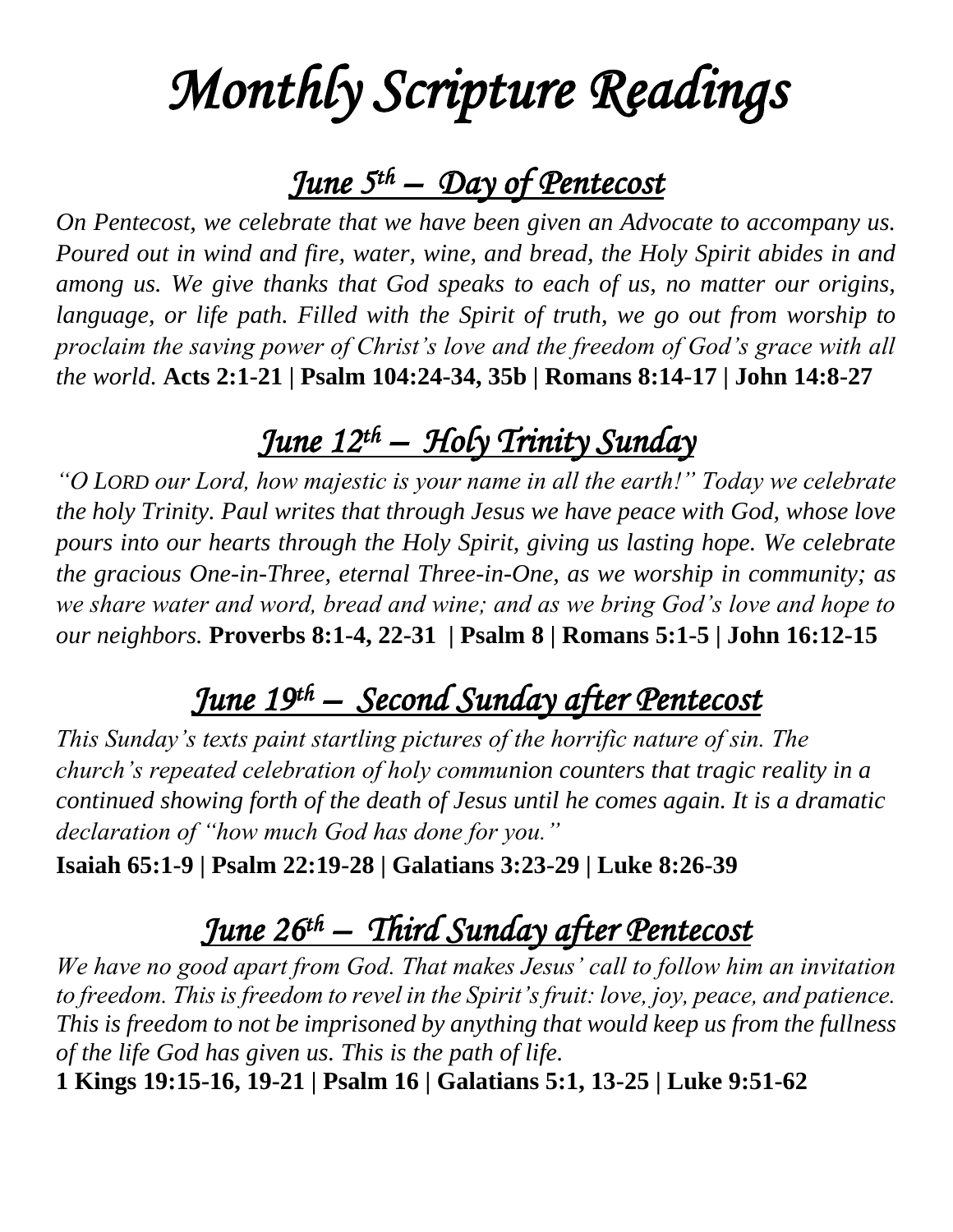

## **REMEMBERING OUR BEGINNINGS**

On June 23, 1912, the Lutheran Church of the Ascension was organized in the old seminary chapel by Pastor Walton H. Greever and 36 charter members, who continued to worship there each Sunday until the sanctuary was built and dedicated a year later, on June 29, 1913.

The Lord God in his goodness has blessed us with 110 years of mission and ministry as the Lutheran Church of the Ascension. We are a remembering people, and it is good that we remember that God has chosen us, baptized us, and brought us together as the Church of Christ in this place. As remembering people, we look back at all the saving acts of God: the Creation, the Flood, the Covenant, the Exodus, the Incarnation, the Crucifixion, the Resurrection, the birth of the one, holy, catholic, and apostolic Church, and the birth of this congregation a century ago.

We are a remembering people, but we are also a people of the present, brought together by God to be a holy fellowship of believers: the Body of Christ, sharing, caring, working in the world, and living in the hope of the world to come.

Our eyes look back with thanksgiving. Our eyes look forward in hope. Therefore, with thanksgiving for the past and hope for the future, let us dedicate ourselves and our lives to the mission which God gives us as the Church of Jesus Christ in this place.

**Almighty God, we give you thanks for the work you have done in Ascension Lutheran Church. We give you thanks for your love and faithfulness. When we called on your name, you made your presence known to us. When we prayed, you heard us. When we preached your Word and administered your Sacraments, you were in our midst. You have accepted our humble sacrifices of praise and thanksgiving. You have listened to our confessions and forgiven our sins. And you have sent your Holy Spirit to heal and comfort our hurts, our sorrows, our infirmities, and our losses. Continue to empower us with your Spirit, O Lord, that we might proclaim your Gospel to all people. We dedicate our lives to your service. Amen.**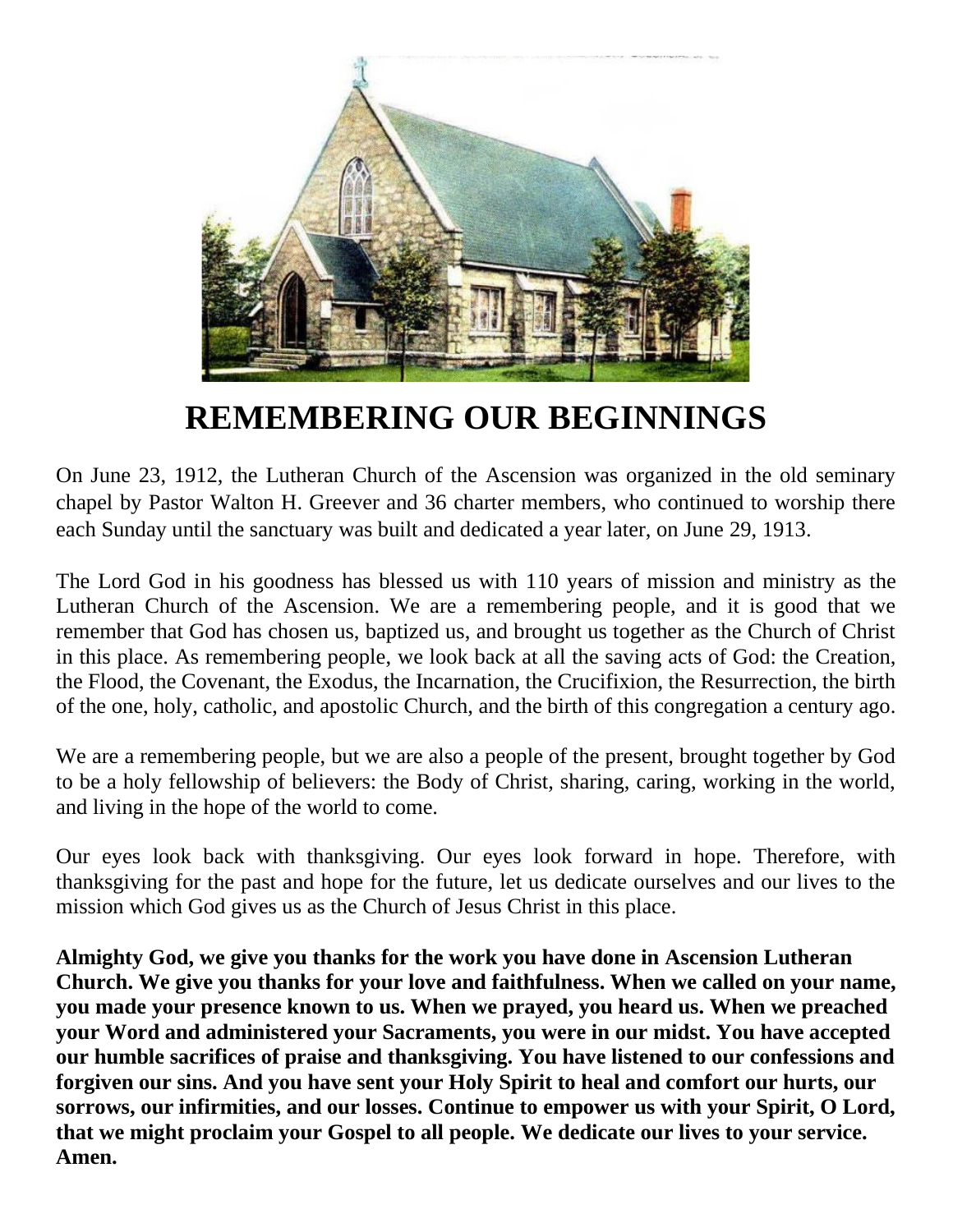

## **110th Anniversary of The Evangelical Lutheran Church of the Ascension**

## We will be having a special Celebration and Homecoming Service **Sunday, June 26th at 11:00 a.m.**

**Special Events will include:**

- **Special Musical selections by our Chancel & Handbell Choirs**
- **A duet performance by Rev. Ron Brown & Rev. Jackie Utley.**
- **Catered lunch following the service**

We hope to see you there!

**RSVP** to the church office at 803-786-6429 or [ascension.office827@gmail.com.](mailto:ascension.office827@gmail.com)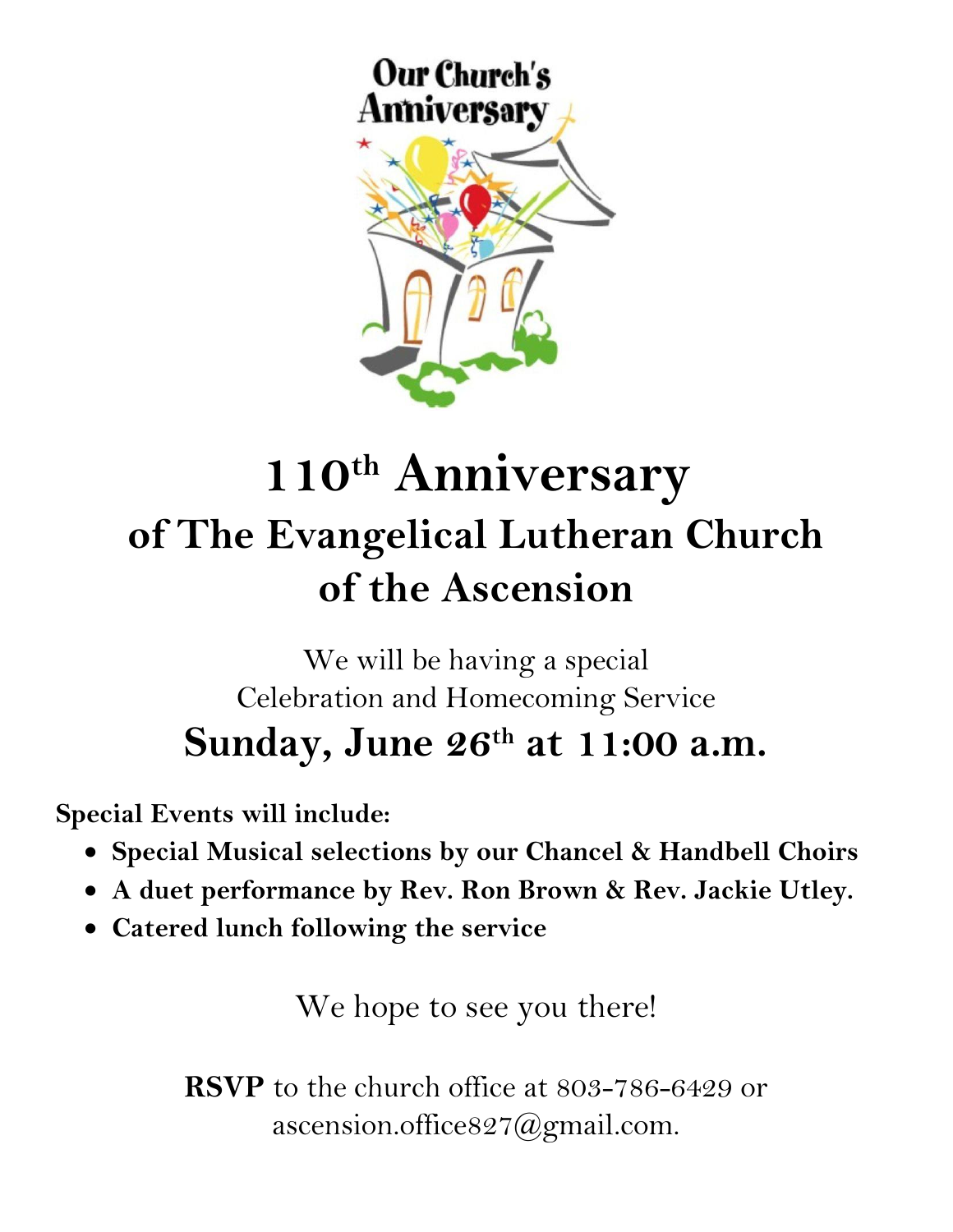## CELEBRATIONS!!







**Be sure to drop a card in the mail to help our eldest member celebrate! Mrs. Margarie Lever Generations of Irmo 7142 Woodrow St. Irmo, SC 29063**

*Did we miss your Birthday or Anniversary? Let us know so we can update our information on file.*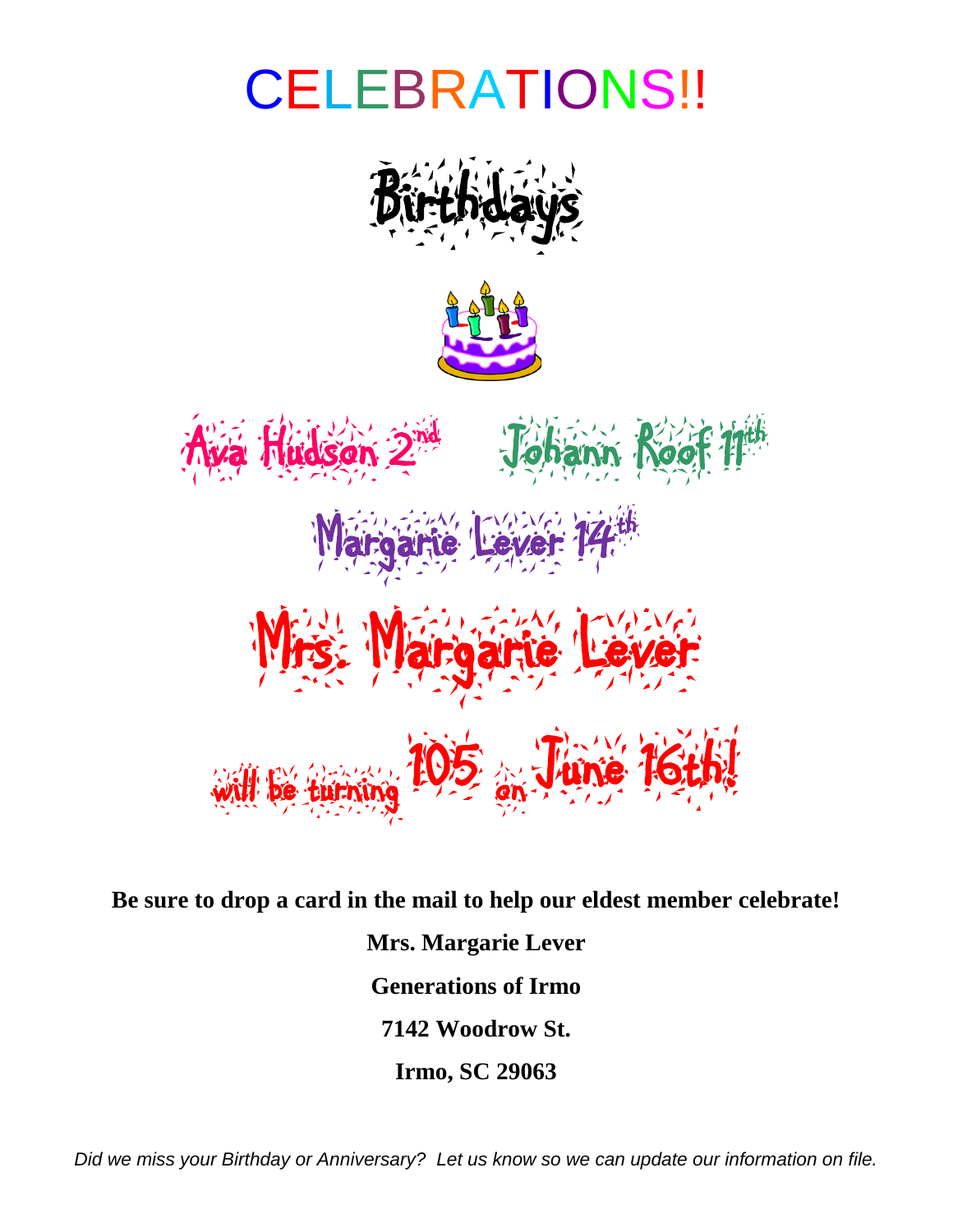## **Baby Bottle Campaign to support Birthright of Columbia**



**Do not forget to bring your baby bottle filled with coins, cash, or check\* back on Father's Day, Sunday, June 19th !** 

**Funds enable Birthright to offer positive assistance and aid to local pregnant girls and women who contact them for help.**

**\*Checks should be made payable to Birthright of Columbia.** 

*Sponsoring the Altar Flowers is a wonderful way to give to the Glory of God in celebration, in honor, or in loving memory of your friends and family. The cost is \$60 for the pair. Enjoy your arrangements after worship at home or leave them for extended use. One set of flowers will usually last an entire month. If you do not want to sponsor a pair but would like to contribute to the Altar Flower Fund, please mark your offering envelopes "Flower Fund."* 





Don't forget to wear RED on Pentecost Sunday! June 5, 2022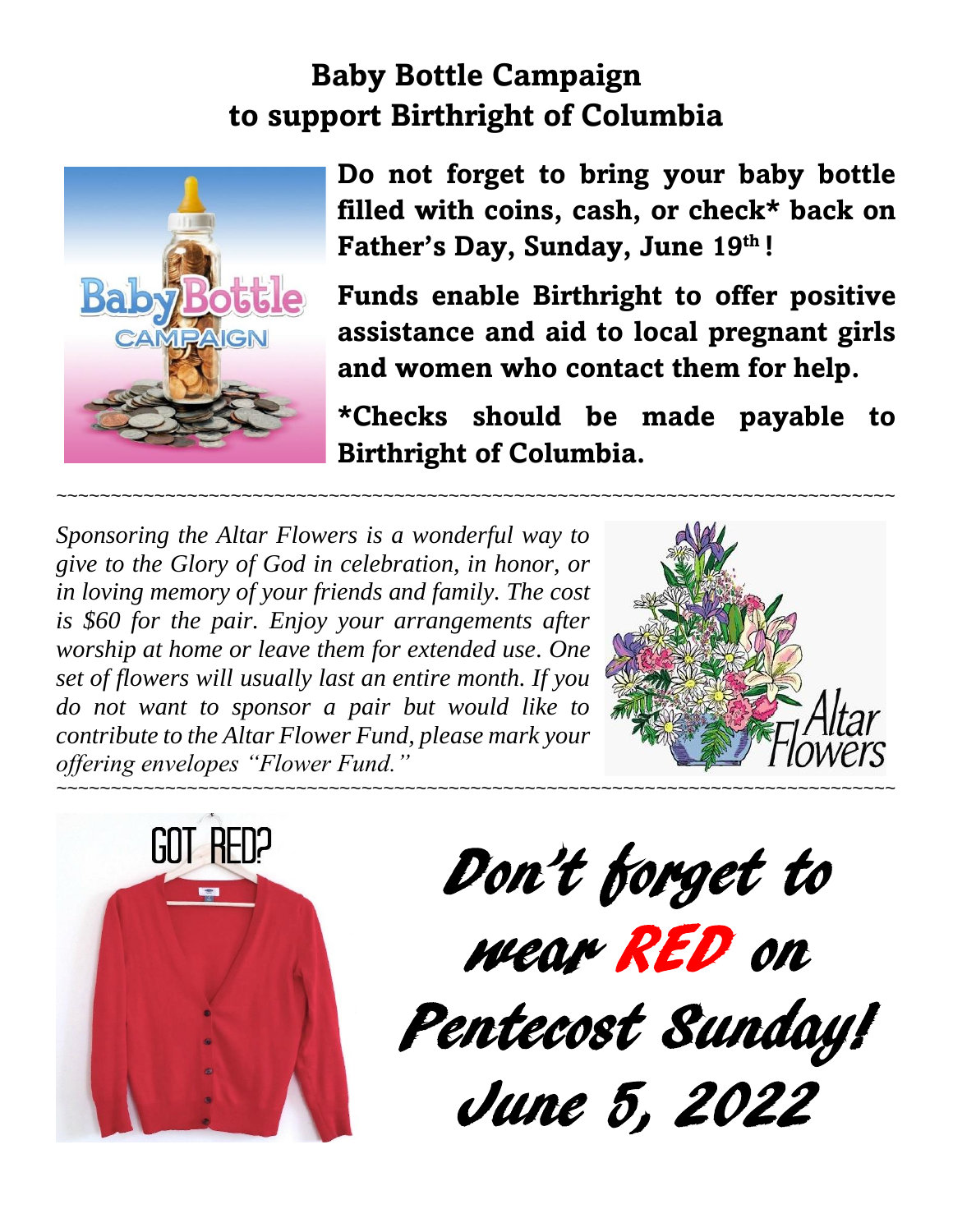

#### *Our members, family, and friends with current needs:*

The Family of Clinard Rawls The Family of Frances Jordan, mother of Ruben Jordan (and Leisure Time Member) Min. LaVone Griffin Pamela Fuentes, friend of Phyllis Hutchinson Randy Cooper, cousin of Billy Browder

#### *Members in care centers and at home:*

| Ava Hudson     | <b>Pat Martin</b>  | <b>Charlene Van Patten</b> |
|----------------|--------------------|----------------------------|
| David Lever    | Lisa Mosely        | Dorothy Van Patten         |
| Margarie Lever | Delores Richardson |                            |

#### *Members with special/long term needs:*

| <b>Tommy Boozer</b> | <b>Pete Currie</b> | LaVone Griffin | Debbie Shumpert |
|---------------------|--------------------|----------------|-----------------|
| Debra Butler        | Donna Clark        | Gene Roof      |                 |
| <b>Ken Butler</b>   | Selma Foster       | Johann Roof    |                 |

#### *Our family and friends with long term needs:*

Paula Bodner, friend of Nancy Kerr Dianne Browder, Steve Browder, & Linda Poole, siblings of Billy Browder Dave Conant, Friend of Greg Stone Lynette Funk, daughter-in-law of Carol Funk Charles Garren & Kay Garren (as caregiver), brother of Catherine Garren Nancy (Sharpe) & Kenny Glenn, relatives of Joyce Browder Linda Green, friend of Phyllis Hutchinson Barb Hessenthaller, sister of Carol Funk Marian and Steve Hudson, Ava Hudson's daughter-in-law and son Eleanor & Mike Jenkins, relatives of Lily Jenkins Butch Johnson, friend of Ruben Jordan Marilyn Johnson, friend of Pastor Jackie Utley Conner Miller & Ian Miller, grandsons of Ken Dobbins Cleo Morris, frequent visitor & neighbor of the church Dihue Paisley, friend of Pastor Jackie Wendall Patton, friend of Billy Browder Matt Robinson & Carrie Schilling, friends of Catherine Garren Bear Sheneman (6 yrs. w/severe health issues), friend of the Browder Family Kennedy Small, great niece of Carol Funk Jerry Stone, father of Greg Stone William Utley, brother of Pastor Jackie Charlie Whyde, friend of Ken Butler